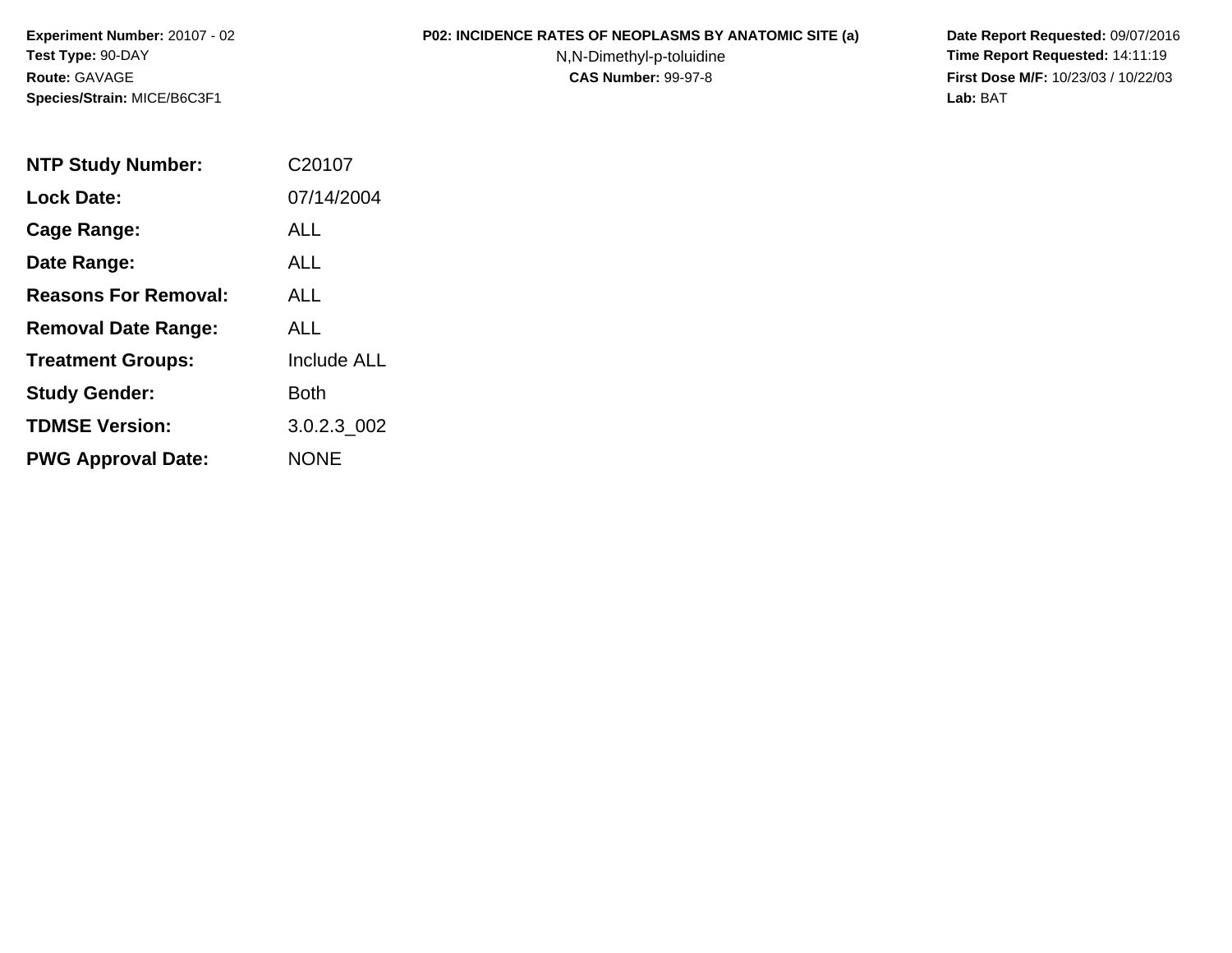## **P02: INCIDENCE RATES OF NEOPLASMS BY ANATOMIC SITE (a) Date Report Requested:** 09/07/2016

N,N-Dimethyl-p-toluidine

 **Time Report Requested:** 14:11:19 **First Dose M/F:** 10/23/03 / 10/22/03<br>**Lab:** BAT **Lab:** BAT

| <b>B6C3F1 MICE MALE</b>                 | 0 MG/KG | 15 MG/KG | <b>30 MG/KG</b> | <b>60 MG/KG</b> | <b>125 MG/KG</b>        | <b>250 MG/KG</b> |
|-----------------------------------------|---------|----------|-----------------|-----------------|-------------------------|------------------|
| <b>Disposition Summary</b>              |         |          |                 |                 |                         |                  |
| <b>Animals Initially In Study</b>       | 10      | 10       | 10              | 10              | 10                      | 10               |
| <b>Early Deaths</b>                     |         |          |                 |                 |                         |                  |
| <b>Moribund Sacrifice</b>               |         |          |                 |                 | 1                       |                  |
| <b>Natural Death</b>                    |         |          |                 |                 | $\mathbf{2}$            | 9                |
| <b>Survivors</b>                        |         |          |                 |                 |                         |                  |
| <b>Terminal Sacrifice</b>               | 10      | 10       | 10              | 10              | $\overline{\mathbf{r}}$ | $\mathbf{1}$     |
| <b>Animals Examined Microscopically</b> | 10      | 10       | 10              | 10              | 10                      | 10               |
| <b>ALIMENTARY SYSTEM</b>                |         |          |                 |                 |                         |                  |
| Esophagus                               | (10)    | (0)      | (0)             | (0)             | (10)                    | (10)             |
| Gallbladder                             | (10)    | (0)      | (0)             | (0)             | (10)                    | (10)             |
| Intestine Large, Cecum                  | (10)    | (0)      | (0)             | (0)             | (10)                    | (10)             |
| Intestine Large, Colon                  | (10)    | (0)      | (0)             | (0)             | (10)                    | (10)             |
| Intestine Large, Rectum                 | (10)    | (0)      | (0)             | (0)             | (10)                    | (10)             |
| Intestine Small, Duodenum               | (10)    | (0)      | (0)             | (0)             | (10)                    | (10)             |
| Intestine Small, Ileum                  | (10)    | (0)      | (0)             | (0)             | (10)                    | (10)             |
| Intestine Small, Jejunum                | (10)    | (0)      | (0)             | (0)             | (10)                    | (10)             |
| Liver                                   | (10)    | (10)     | (10)            | (10)            | (10)                    | (10)             |
| Mesentery                               | (0)     | (0)      | (0)             | (0)             | (1)                     | (0)              |
| Pancreas                                | (10)    | (0)      | (0)             | (0)             | (10)                    | (10)             |
| Salivary Glands                         | (10)    | (0)      | (0)             | (0)             | (10)                    | (10)             |
| Stomach, Forestomach                    | (10)    | (0)      | (0)             | (0)             | (10)                    | (10)             |
| Stomach, Glandular                      | (10)    | (0)      | (0)             | (0)             | (10)                    | (10)             |
| Tooth                                   | (1)     | (0)      | (0)             | (0)             | (0)                     | (0)              |
| <b>CARDIOVASCULAR SYSTEM</b>            |         |          |                 |                 |                         |                  |
| <b>Blood Vessel</b>                     | (10)    | (0)      | (0)             | (0)             | (10)                    | (10)             |
| Heart                                   | (10)    | (0)      | (0)             | (0)             | (10)                    | (10)             |

# ENDOCRINE SYSTEM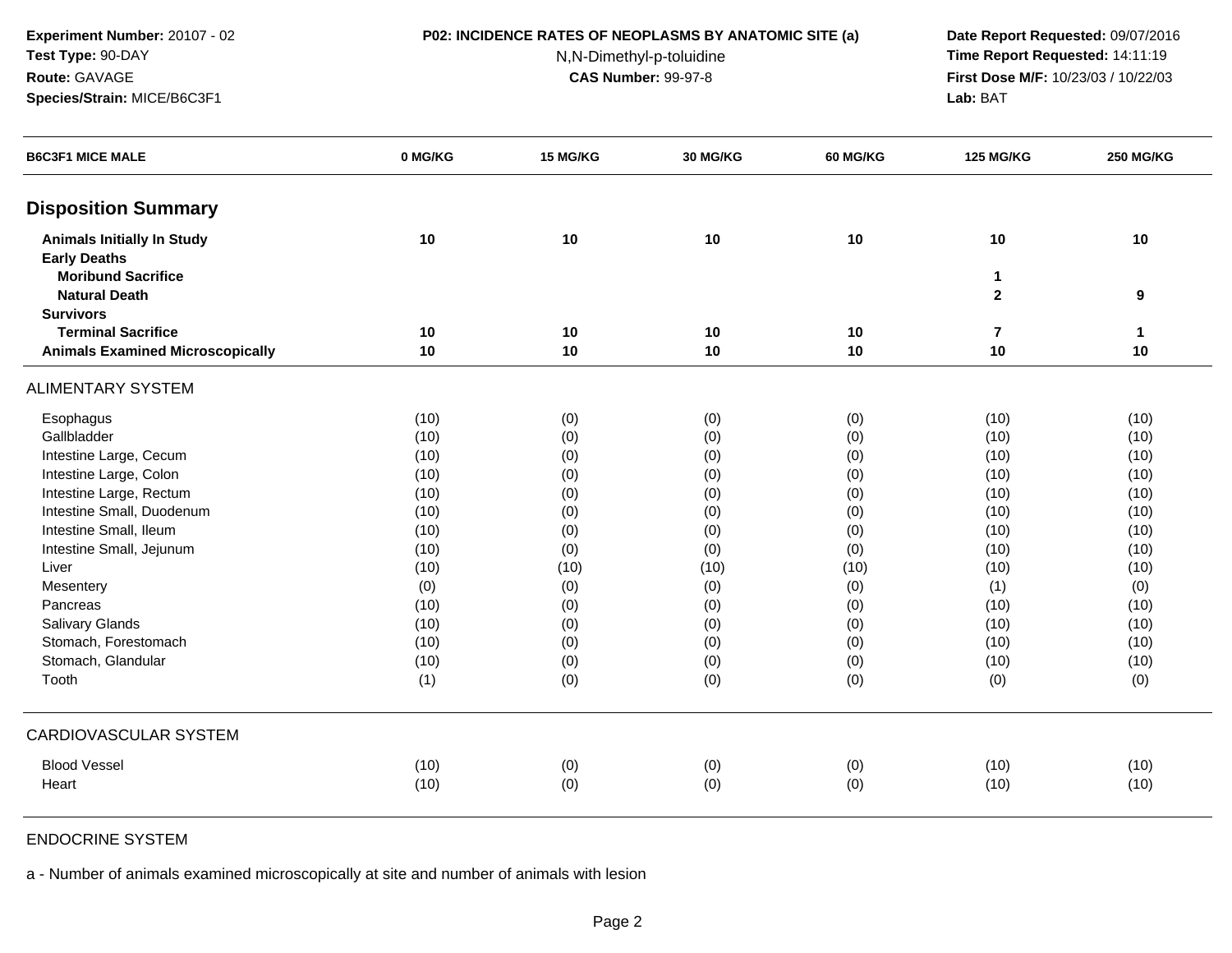| Experiment Number: 20107 - 02 |         | P02: INCIDENCE RATES OF NEOPLASMS BY ANATOMIC SITE (a)<br>Date Report Requested: 09/07/2016 |                            |          |                                     |                  |  |  |
|-------------------------------|---------|---------------------------------------------------------------------------------------------|----------------------------|----------|-------------------------------------|------------------|--|--|
| Test Type: 90-DAY             |         |                                                                                             | N,N-Dimethyl-p-toluidine   |          | Time Report Requested: 14:11:19     |                  |  |  |
| Route: GAVAGE                 |         |                                                                                             | <b>CAS Number: 99-97-8</b> |          | First Dose M/F: 10/23/03 / 10/22/03 |                  |  |  |
| Species/Strain: MICE/B6C3F1   |         |                                                                                             |                            |          | Lab: BAT                            |                  |  |  |
| <b>B6C3F1 MICE MALE</b>       | 0 MG/KG | 15 MG/KG                                                                                    | 30 MG/KG                   | 60 MG/KG | <b>125 MG/KG</b>                    | <b>250 MG/KG</b> |  |  |
| <b>Adrenal Cortex</b>         | (10)    | (0)                                                                                         | (0)                        | (0)      | (10)                                | (9)              |  |  |
| Adrenal Medulla               | (10)    | (0)                                                                                         | (0)                        | (0)      | (10)                                | (9)              |  |  |
| Islets, Pancreatic            | (10)    | (0)                                                                                         | (0)                        | (0)      | (10)                                | (10)             |  |  |
| Parathyroid Gland             | (10)    | (0)                                                                                         | (0)                        | (0)      | (7)                                 | (9)              |  |  |
| <b>Pituitary Gland</b>        | (10)    | (0)                                                                                         | (0)                        | (0)      | (10)                                | (9)              |  |  |
| <b>Thyroid Gland</b>          | (10)    | (0)                                                                                         | (0)                        | (0)      | (10)                                | (10)             |  |  |
| <b>GENERAL BODY SYSTEM</b>    |         |                                                                                             |                            |          |                                     |                  |  |  |
| None                          |         |                                                                                             |                            |          |                                     |                  |  |  |
| <b>GENITAL SYSTEM</b>         |         |                                                                                             |                            |          |                                     |                  |  |  |
| <b>Coagulating Gland</b>      | (0)     | (0)                                                                                         | (0)                        | (0)      | (1)                                 | (0)              |  |  |
| Epididymis                    | (10)    | (0)                                                                                         | (0)                        | (0)      | (10)                                | (10)             |  |  |
| <b>Preputial Gland</b>        | (10)    | (0)                                                                                         | (0)                        | (0)      | (10)                                | (10)             |  |  |
| Prostate                      | (10)    | (0)                                                                                         | (0)                        | (0)      | (10)                                | (10)             |  |  |
| Seminal Vesicle               | (10)    | (0)                                                                                         | (0)                        | (0)      | (10)                                | (10)             |  |  |
| <b>Testes</b>                 | (10)    | (0)                                                                                         | (0)                        | (0)      | (10)                                | (10)             |  |  |
| <b>HEMATOPOIETIC SYSTEM</b>   |         |                                                                                             |                            |          |                                     |                  |  |  |
| <b>Bone Marrow</b>            | (10)    | (10)                                                                                        | (10)                       | (10)     | (10)                                | (10)             |  |  |
| Lymph Node                    | (0)     | (0)                                                                                         | (0)                        | (0)      | (0)                                 | (2)              |  |  |
| Lymph Node, Mandibular        | (10)    | (10)                                                                                        | (10)                       | (10)     | (10)                                | (9)              |  |  |
| Lymph Node, Mesenteric        | (10)    | (10)                                                                                        | (10)                       | (10)     | (10)                                | (9)              |  |  |
| Spleen                        | (10)    | (10)                                                                                        | (10)                       | (10)     | (10)                                | (10)             |  |  |
| Thymus                        | (10)    | (10)                                                                                        | (10)                       | (10)     | (10)                                | (10)             |  |  |
| <b>INTEGUMENTARY SYSTEM</b>   |         |                                                                                             |                            |          |                                     |                  |  |  |
| Skin                          | (10)    | (0)                                                                                         | (0)                        | (0)      | (10)                                | (10)             |  |  |
|                               |         |                                                                                             |                            |          |                                     |                  |  |  |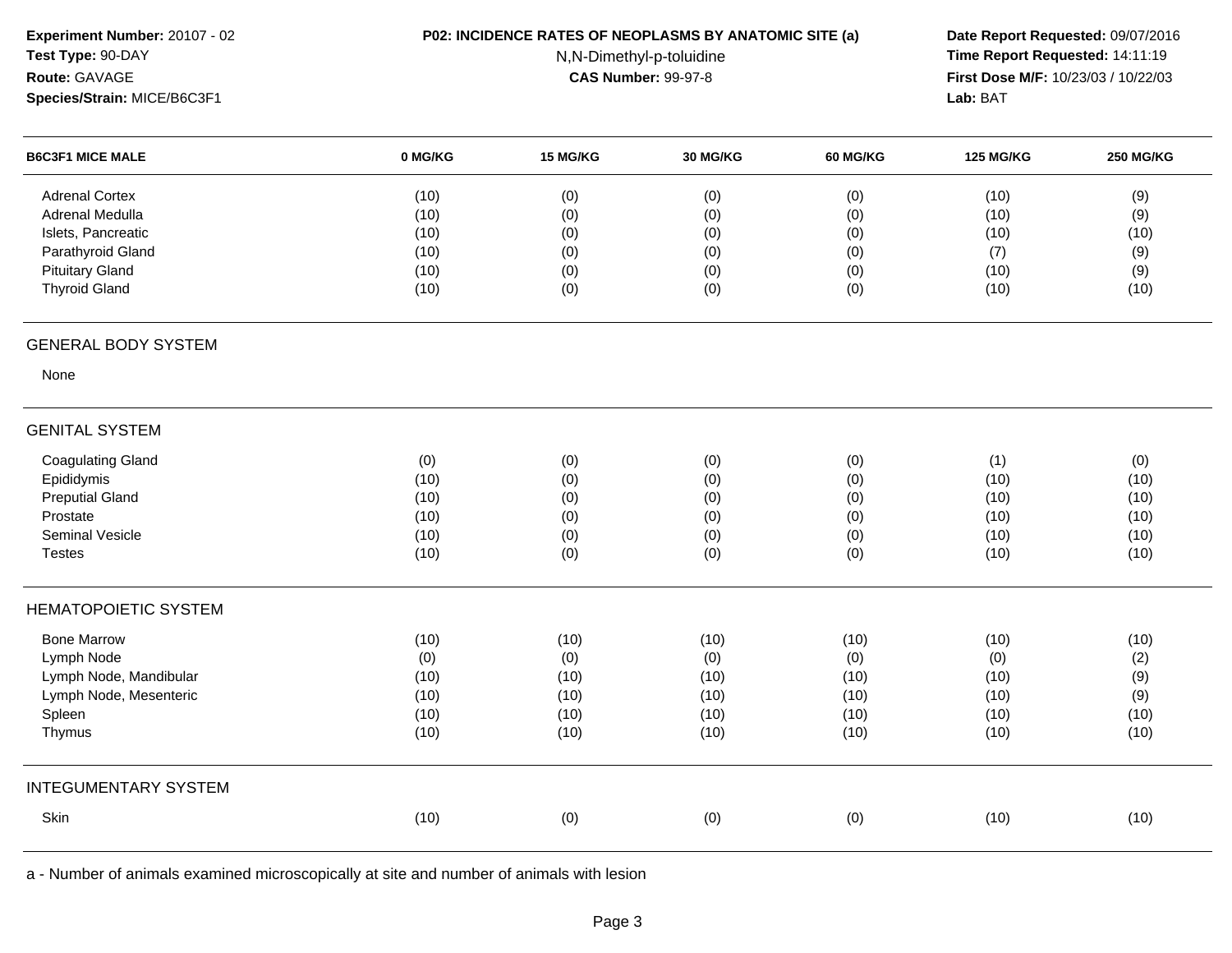**Experiment Number:** 20107 - 02**Test Type:** 90-DAY

**Species/Strain:** MICE/B6C3F1

**Route:** GAVAGE

## **P02: INCIDENCE RATES OF NEOPLASMS BY ANATOMIC SITE (a) Date Report Requested:** 09/07/2016

N,N-Dimethyl-p-toluidine

 **Time Report Requested:** 14:11:19 **First Dose M/F:** 10/23/03 / 10/22/03<br>**Lab:** BAT **Lab:** BAT

| <b>B6C3F1 MICE MALE</b>          | 0 MG/KG              | 15 MG/KG             | 30 MG/KG             | 60 MG/KG             | <b>125 MG/KG</b>     | <b>250 MG/KG</b>     |
|----------------------------------|----------------------|----------------------|----------------------|----------------------|----------------------|----------------------|
| MUSCULOSKELETAL SYSTEM           |                      |                      |                      |                      |                      |                      |
| Bone                             | (10)                 | (0)                  | (0)                  | (0)                  | (10)                 | (10)                 |
| NERVOUS SYSTEM                   |                      |                      |                      |                      |                      |                      |
| <b>Brain</b>                     | (10)                 | (0)                  | (0)                  | (0)                  | (10)                 | (10)                 |
| <b>RESPIRATORY SYSTEM</b>        |                      |                      |                      |                      |                      |                      |
| Lung<br>Nose<br>Trachea          | (10)<br>(10)<br>(10) | (10)<br>(10)<br>(10) | (10)<br>(10)<br>(10) | (10)<br>(10)<br>(10) | (10)<br>(10)<br>(10) | (10)<br>(10)<br>(10) |
| SPECIAL SENSES SYSTEM            |                      |                      |                      |                      |                      |                      |
| Eye<br>Harderian Gland           | (10)<br>(10)         | (0)<br>(0)           | (0)<br>(0)           | (0)<br>(0)           | (10)<br>(10)         | (10)<br>(10)         |
| <b>URINARY SYSTEM</b>            |                      |                      |                      |                      |                      |                      |
| Kidney<br><b>Urinary Bladder</b> | (10)<br>(10)         | (10)<br>(0)          | (10)<br>(0)          | (10)<br>(0)          | (10)<br>(10)         | (10)<br>(10)         |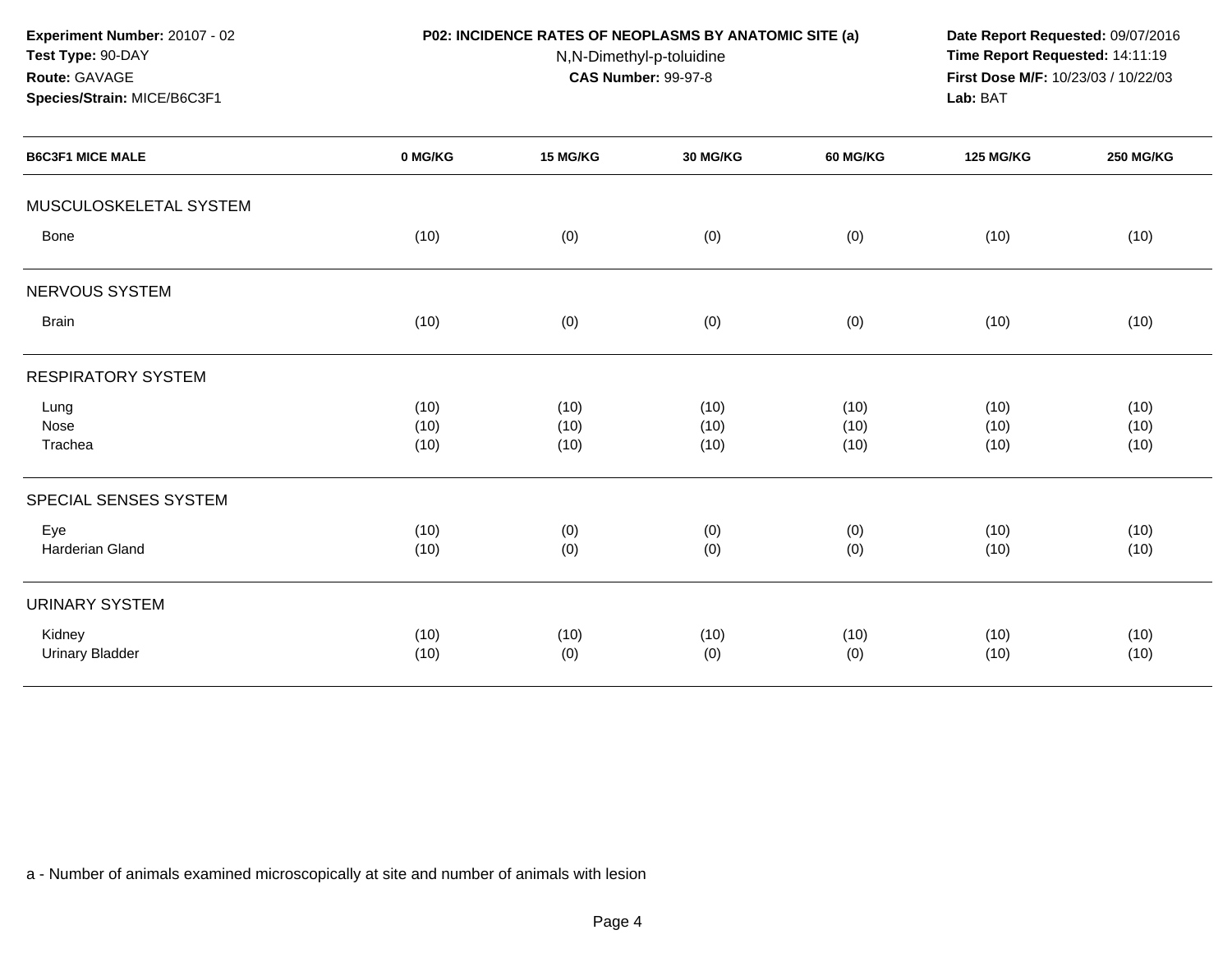| Experiment Number: 20107 - 02<br>Test Type: 90-DAY<br>Route: GAVAGE<br>Species/Strain: MICE/B6C3F1               |         | <b>P02: INCIDENCE RATES OF NEOPLASMS BY ANATOMIC SITE (a)</b><br>N,N-Dimethyl-p-toluidine<br><b>CAS Number: 99-97-8</b> | Date Report Requested: 09/07/2016<br>Time Report Requested: 14:11:19<br>First Dose M/F: 10/23/03 / 10/22/03<br>Lab: BAT |                 |                  |                  |
|------------------------------------------------------------------------------------------------------------------|---------|-------------------------------------------------------------------------------------------------------------------------|-------------------------------------------------------------------------------------------------------------------------|-----------------|------------------|------------------|
| <b>B6C3F1 MICE MALE</b>                                                                                          | 0 MG/KG | <b>15 MG/KG</b>                                                                                                         | 30 MG/KG                                                                                                                | <b>60 MG/KG</b> | <b>125 MG/KG</b> | <b>250 MG/KG</b> |
| <b>Tumor Summary for Males</b>                                                                                   |         |                                                                                                                         |                                                                                                                         |                 |                  |                  |
| <b>Total Animals with Primary Neoplasms (b)</b><br><b>Total Primary Neoplasms</b>                                |         |                                                                                                                         |                                                                                                                         |                 |                  |                  |
| <b>Total Animals with Benign Neoplasms</b><br><b>Total Benign Neoplasms</b>                                      |         |                                                                                                                         |                                                                                                                         |                 |                  |                  |
| <b>Total Animals with Malignant Neoplasms</b><br><b>Total Malignant Neoplasms</b>                                |         |                                                                                                                         |                                                                                                                         |                 |                  |                  |
| <b>Total Animals with Metastatic Neoplasms</b><br><b>Total Metastatic Neoplasms</b>                              |         |                                                                                                                         |                                                                                                                         |                 |                  |                  |
| <b>Total Animals with Malignant Neoplasms</b><br><b>Uncertain Primary Site</b>                                   |         |                                                                                                                         |                                                                                                                         |                 |                  |                  |
| <b>Total Animals with Neoplasms Uncertain-</b><br><b>Benign or Malignant</b><br><b>Total Uncertain Neoplasms</b> |         |                                                                                                                         |                                                                                                                         |                 |                  |                  |

\*\*\* END OF MALE \*\*\*

a - Number of animals examined microscopically at site and number of animals with lesion

b - Primary tumors: all tumors except metastatic tumors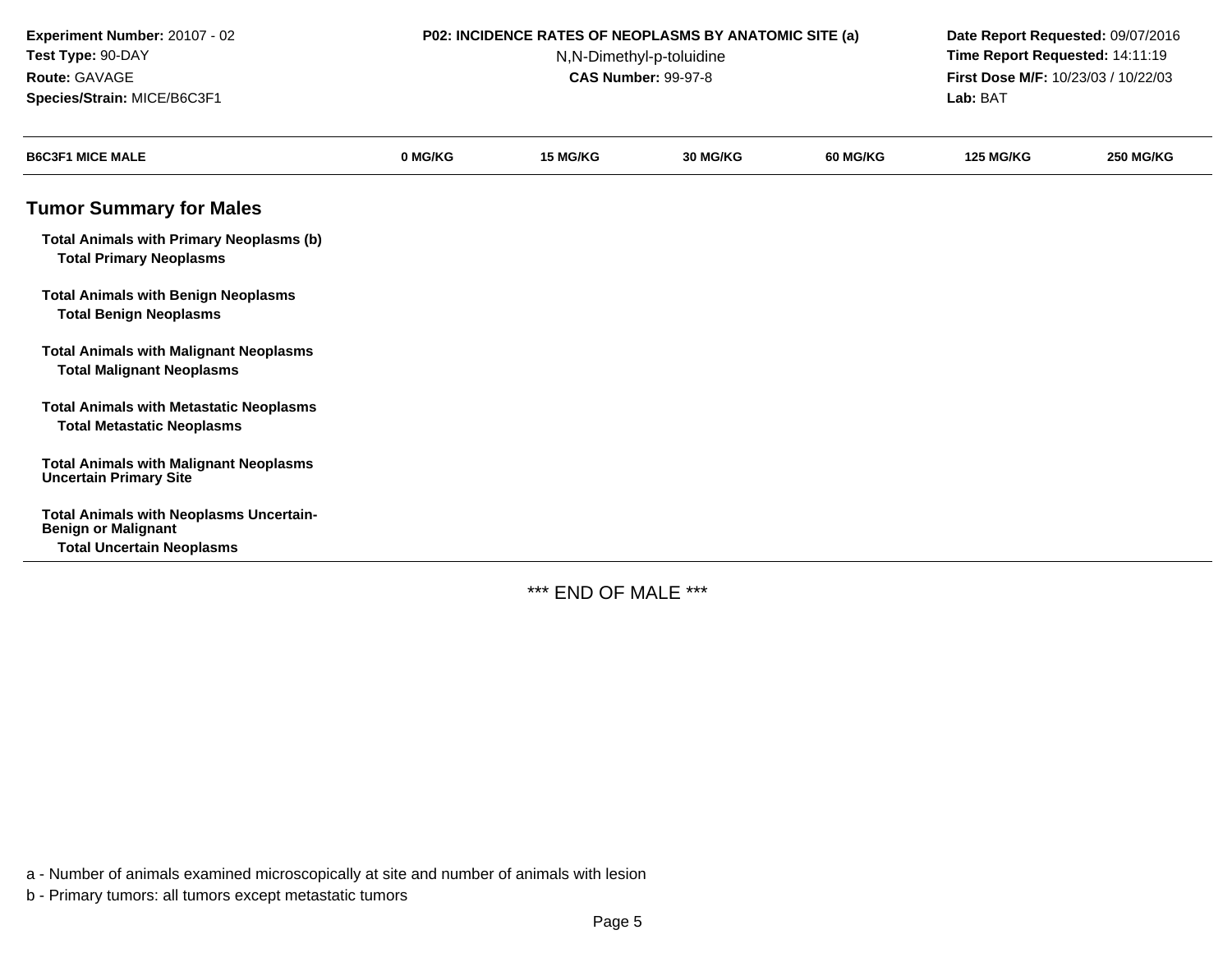### **P02: INCIDENCE RATES OF NEOPLASMS BY ANATOMIC SITE (a) Date Report Requested:** 09/07/2016

N,N-Dimethyl-p-toluidine

 **Time Report Requested:** 14:11:19 **First Dose M/F:** 10/23/03 / 10/22/03<br>**Lab:** BAT **Lab:** BAT

| <b>B6C3F1 MICE FEMALE</b>                                | 0 MG/KG | 15 MG/KG | 30 MG/KG | <b>60 MG/KG</b> | <b>125 MG/KG</b> | <b>250 MG/KG</b> |
|----------------------------------------------------------|---------|----------|----------|-----------------|------------------|------------------|
| <b>Disposition Summary</b>                               |         |          |          |                 |                  |                  |
| <b>Animals Initially In Study</b><br><b>Early Deaths</b> | 10      | 10       | 10       | 10              | 10               | 10               |
| <b>Moribund Sacrifice</b>                                |         |          |          |                 |                  | 1                |
| <b>Natural Death</b>                                     |         |          |          |                 | $\overline{2}$   | 9                |
| <b>Survivors</b>                                         |         |          |          |                 |                  |                  |
| <b>Terminal Sacrifice</b>                                | 10      | 10       | 10       | 10              | 8                |                  |
| <b>Animals Examined Microscopically</b>                  | 10      | 10       | 10       | 10              | 10               | 10               |
| <b>ALIMENTARY SYSTEM</b>                                 |         |          |          |                 |                  |                  |
| Esophagus                                                | (10)    | (0)      | (0)      | (0)             | (10)             | (10)             |
| Gallbladder                                              | (10)    | (0)      | (0)      | (0)             | (10)             | (10)             |
| Intestine Large, Cecum                                   | (10)    | (0)      | (0)      | (0)             | (10)             | (10)             |
| Intestine Large, Colon                                   | (10)    | (0)      | (0)      | (0)             | (10)             | (10)             |
| Intestine Large, Rectum                                  | (10)    | (0)      | (0)      | (0)             | (10)             | (10)             |
| Intestine Small, Duodenum                                | (10)    | (0)      | (0)      | (0)             | (10)             | (10)             |
| Intestine Small, Ileum                                   | (10)    | (0)      | (0)      | (0)             | (10)             | (10)             |
| Intestine Small, Jejunum                                 | (10)    | (0)      | (0)      | (0)             | (10)             | (10)             |
| Liver                                                    | (10)    | (10)     | (10)     | (10)            | (10)             | (10)             |
| Pancreas                                                 | (10)    | (0)      | (0)      | (0)             | (10)             | (10)             |
| Salivary Glands                                          | (10)    | (0)      | (0)      | (0)             | (10)             | (10)             |
| Stomach, Forestomach                                     | (10)    | (0)      | (0)      | (0)             | (10)             | (10)             |
| Stomach, Glandular                                       | (10)    | (0)      | (0)      | (0)             | (10)             | (10)             |
| <b>CARDIOVASCULAR SYSTEM</b>                             |         |          |          |                 |                  |                  |
| <b>Blood Vessel</b>                                      | (10)    | (0)      | (0)      | (0)             | (10)             | (10)             |
| Heart                                                    | (10)    | (0)      | (0)      | (0)             | (10)             | (10)             |
| <b>ENDOCRINE SYSTEM</b>                                  |         |          |          |                 |                  |                  |
| <b>Adrenal Cortex</b>                                    | (10)    | (0)      | (0)      | (0)             | (10)             | (10)             |
| Adrenal Medulla                                          | (10)    | (0)      | (0)      | (0)             | (10)             | (10)             |
|                                                          |         |          |          |                 |                  |                  |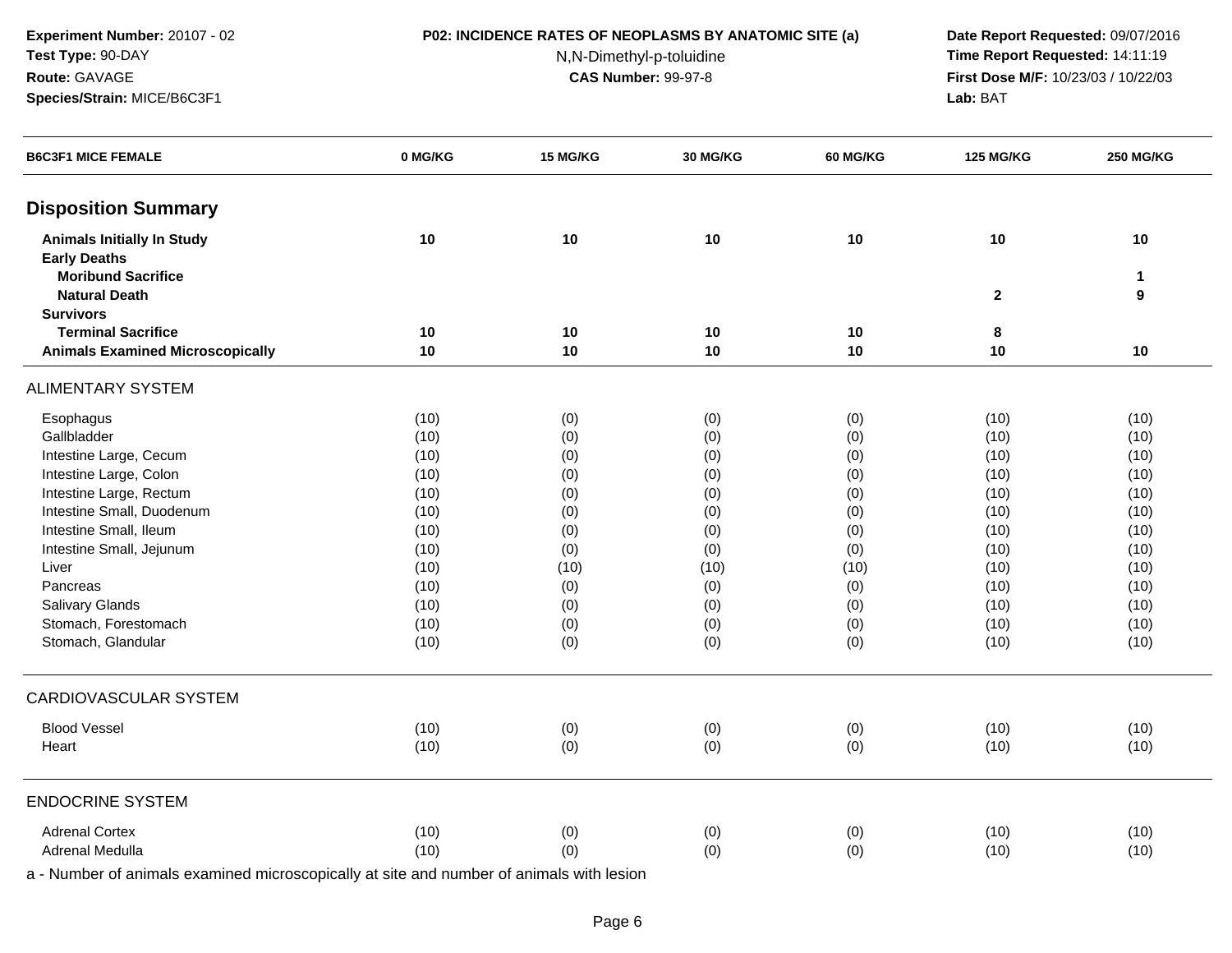| Experiment Number: 20107 - 02 |         |                            | P02: INCIDENCE RATES OF NEOPLASMS BY ANATOMIC SITE (a)<br>Date Report Requested: 09/07/2016 |          |                                     |                  |  |
|-------------------------------|---------|----------------------------|---------------------------------------------------------------------------------------------|----------|-------------------------------------|------------------|--|
| Test Type: 90-DAY             |         |                            | N,N-Dimethyl-p-toluidine                                                                    |          | Time Report Requested: 14:11:19     |                  |  |
| Route: GAVAGE                 |         | <b>CAS Number: 99-97-8</b> |                                                                                             |          | First Dose M/F: 10/23/03 / 10/22/03 |                  |  |
| Species/Strain: MICE/B6C3F1   |         |                            |                                                                                             |          | Lab: BAT                            |                  |  |
| <b>B6C3F1 MICE FEMALE</b>     | 0 MG/KG | 15 MG/KG                   | 30 MG/KG                                                                                    | 60 MG/KG | <b>125 MG/KG</b>                    | <b>250 MG/KG</b> |  |
| Islets, Pancreatic            | (10)    | (0)                        | (0)                                                                                         | (0)      | (10)                                | (10)             |  |
| Parathyroid Gland             | (9)     | (0)                        | (0)                                                                                         | (0)      | (7)                                 | (6)              |  |
| <b>Pituitary Gland</b>        | (10)    | (0)                        | (0)                                                                                         | (0)      | (10)                                | (9)              |  |
| <b>Thyroid Gland</b>          | (10)    | (0)                        | (0)                                                                                         | (0)      | (10)                                | (10)             |  |
| <b>GENERAL BODY SYSTEM</b>    |         |                            |                                                                                             |          |                                     |                  |  |
| None                          |         |                            |                                                                                             |          |                                     |                  |  |
| <b>GENITAL SYSTEM</b>         |         |                            |                                                                                             |          |                                     |                  |  |
| <b>Clitoral Gland</b>         | (10)    | (0)                        | (0)                                                                                         | (0)      | (10)                                | (10)             |  |
| Ovary                         | (10)    | (0)                        | (0)                                                                                         | (0)      | (10)                                | (10)             |  |
| <b>Uterus</b>                 | (10)    | (0)                        | (0)                                                                                         | (0)      | (10)                                | (10)             |  |
| HEMATOPOIETIC SYSTEM          |         |                            |                                                                                             |          |                                     |                  |  |
| <b>Bone Marrow</b>            | (10)    | (10)                       | (10)                                                                                        | (10)     | (10)                                | (10)             |  |
| Lymph Node                    | (0)     | (0)                        | (0)                                                                                         | (0)      | (0)                                 | (3)              |  |
| Lymph Node, Mandibular        | (10)    | (10)                       | (10)                                                                                        | (10)     | (10)                                | (8)              |  |
| Lymph Node, Mesenteric        | (10)    | (10)                       | (10)                                                                                        | (10)     | (10)                                | (9)              |  |
| Spleen                        | (10)    | (10)                       | (10)                                                                                        | (10)     | (10)                                | (10)             |  |
| Thymus                        | (10)    | (10)                       | (10)                                                                                        | (10)     | (10)                                | (10)             |  |
| <b>INTEGUMENTARY SYSTEM</b>   |         |                            |                                                                                             |          |                                     |                  |  |
| Mammary Gland                 | (10)    | (0)                        | (0)                                                                                         | (0)      | (10)                                | (10)             |  |
| Skin                          | (10)    | (0)                        | (0)                                                                                         | (0)      | (10)                                | (10)             |  |
| MUSCULOSKELETAL SYSTEM        |         |                            |                                                                                             |          |                                     |                  |  |
| Bone                          | (10)    | (0)                        | (0)                                                                                         | (0)      | (10)                                | (10)             |  |
| <b>Skeletal Muscle</b>        | (0)     | (0)                        | (0)                                                                                         | (0)      | (0)                                 | (1)              |  |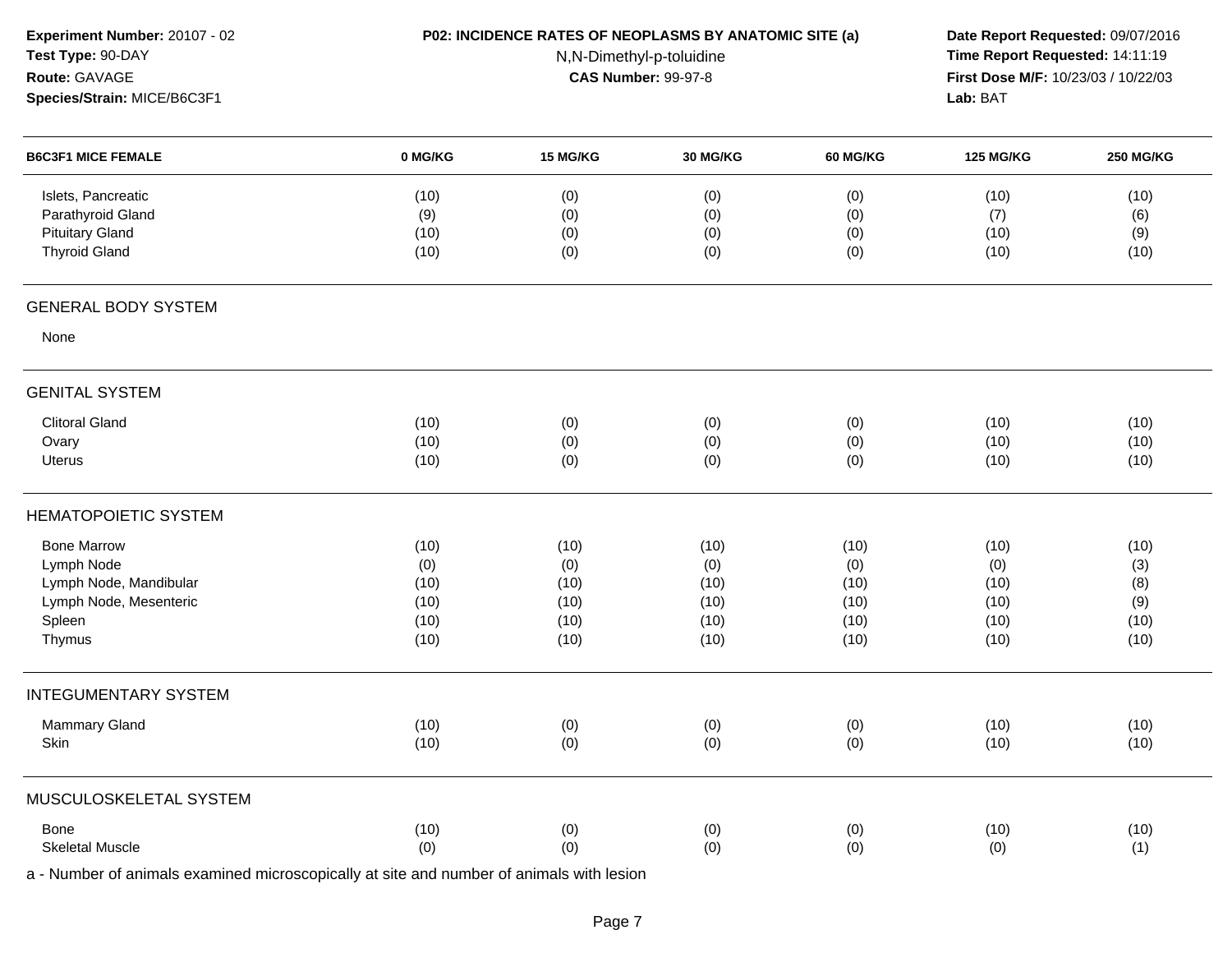| Experiment Number: 20107 - 02<br>Test Type: 90-DAY<br>Route: GAVAGE |         |          | P02: INCIDENCE RATES OF NEOPLASMS BY ANATOMIC SITE (a)<br>Date Report Requested: 09/07/2016<br>Time Report Requested: 14:11:19<br>N,N-Dimethyl-p-toluidine<br><b>CAS Number: 99-97-8</b><br>First Dose M/F: 10/23/03 / 10/22/03<br>Lab: BAT |                 |                  |                                                                  |
|---------------------------------------------------------------------|---------|----------|---------------------------------------------------------------------------------------------------------------------------------------------------------------------------------------------------------------------------------------------|-----------------|------------------|------------------------------------------------------------------|
| Species/Strain: MICE/B6C3F1                                         |         |          |                                                                                                                                                                                                                                             |                 |                  | <b>250 MG/KG</b><br>(10)<br>(10)<br>(10)<br>(10)<br>(10)<br>(10) |
| <b>B6C3F1 MICE FEMALE</b>                                           | 0 MG/KG | 15 MG/KG | <b>30 MG/KG</b>                                                                                                                                                                                                                             | <b>60 MG/KG</b> | <b>125 MG/KG</b> |                                                                  |
| NERVOUS SYSTEM                                                      |         |          |                                                                                                                                                                                                                                             |                 |                  |                                                                  |
| <b>Brain</b>                                                        | (10)    | (0)      | (0)                                                                                                                                                                                                                                         | (0)             | (10)             |                                                                  |
| <b>RESPIRATORY SYSTEM</b>                                           |         |          |                                                                                                                                                                                                                                             |                 |                  |                                                                  |
| Lung                                                                | (10)    | (10)     | (10)                                                                                                                                                                                                                                        | (10)            | (10)             |                                                                  |
| Nose                                                                | (10)    | (10)     | (10)                                                                                                                                                                                                                                        | (10)            | (10)             |                                                                  |
| Trachea                                                             | (10)    | (10)     | (10)                                                                                                                                                                                                                                        | (10)            | (10)             |                                                                  |
| SPECIAL SENSES SYSTEM                                               |         |          |                                                                                                                                                                                                                                             |                 |                  |                                                                  |
| Eye                                                                 | (10)    | (0)      | (0)                                                                                                                                                                                                                                         | (0)             | (10)             |                                                                  |
| <b>Harderian Gland</b>                                              | (9)     | (0)      | (0)                                                                                                                                                                                                                                         | (0)             | (10)             |                                                                  |
| <b>URINARY SYSTEM</b>                                               |         |          |                                                                                                                                                                                                                                             |                 |                  |                                                                  |
| Kidney                                                              | (10)    | (10)     | (10)                                                                                                                                                                                                                                        | (10)            | (10)             | (10)                                                             |
| <b>Urinary Bladder</b>                                              | (10)    | (0)      | (0)                                                                                                                                                                                                                                         | (0)             | (10)             | (9)                                                              |